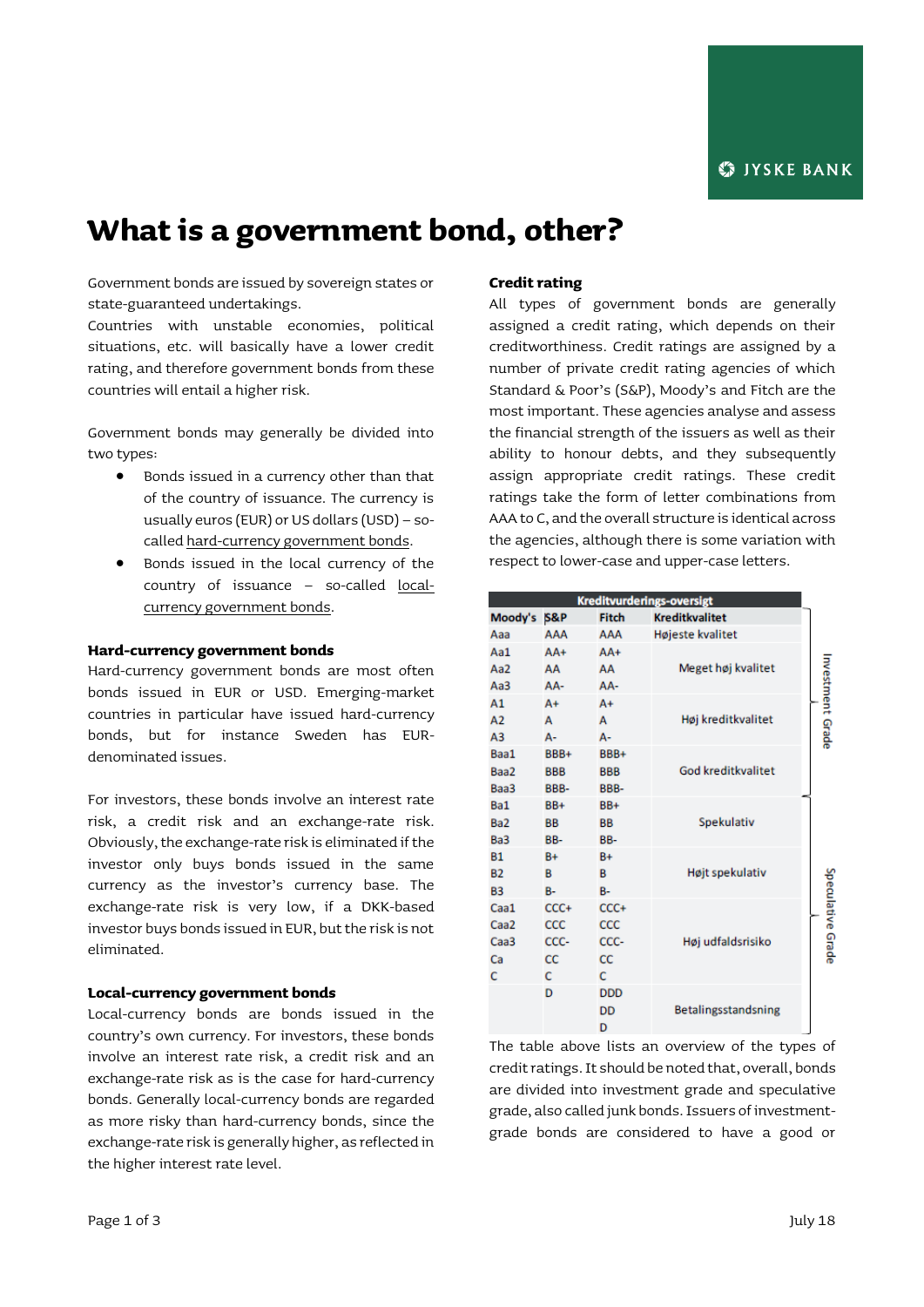satisfactory ability to meet interest and repayment obligations.

Junk bonds have significant speculative elements, and the bond yield is generally higher to compensate for the higher risk. Many investors may only invest in investment grade bonds, and therefore the most important credit rating distinction is generally between investment grade and speculative grade.

# GOVERNMENT BONDS

#### **Pros**

- You may invest in state-guaranteed bonds.
- You may obtain low, but relatively secure returns by investing in government bonds with a high credit quality.
- You may obtain higher returns by accepting a larger risk when investing in government bonds with a low credit quality.
- You may obtain an exchange-rate gain by investing in government bonds issued in another currency than your base currency.
- You may invest in government bonds with different maturities, which enables you to speculate in yield curve fluctuations in a country.

#### **Cons**

- When investing in government bonds, you assume a credit risk in respect of the country's ability and willingness to service its debt.
- When investing in government bonds, you assume an exchange-rate risk if you invest in a government bond issued in another currency than your own.
- When investing in government bonds, you assume an interest-rate risk, which depends on the maturity of the bond. Further, there is an interest-rate risk relative to the monetary policy of the country in question.

# **Ability and willingness to service debt**

Basically, the credit risk pertaining to hard-currency government bonds consists of two elements: 1) The country's ability to service foreign-currency debt 2) The country's willingness to service foreigncurrency debt. Often 1) and 2) are linked, but not necessarily.

The credit risk pertaining to local-currency bonds is largely identical with that of hard-currency bonds. The most important difference is that the debt is issued in the currency of the country of issuance. It is usually easier to service the debt in one's own currency than in a foreign currency. Among other things based on the saying that a country may

always print more money or impose higher taxes on its citizens in order to service its local-currency debt.

Therefore, countries generally have a higher credit rating for local-currency bonds than hard-currency bonds.

# **What is a credit spread?**

Usually, issues denominated in USD are compared with US government bonds and EUR-denominated issues with German government bonds. A credit spread refers to the yield premium of bonds denominated in a hard currency to underlying AAA government bonds.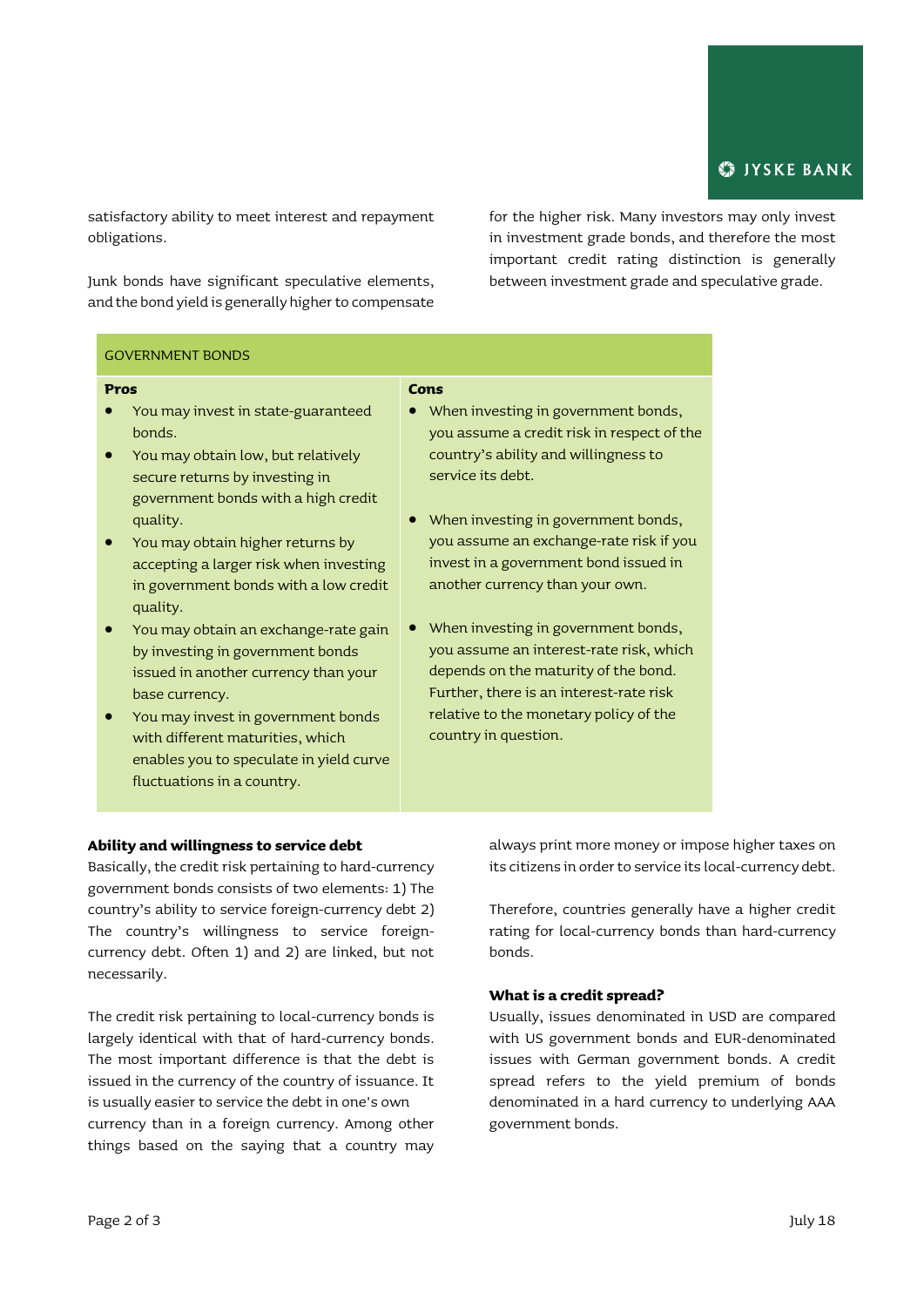When an investor invests in hard-currency bonds, he should take into account whether the credit spread looks set to narrow or widen and whether the underlying yields on US government bonds, for instance, look set to move upwards or downwards.

#### **Country risk and market risk**

The credit spread depends on many different factors. The factors may roughly be divided into two groups:

1) Events related to a given country (country risk) 2) Global credit appetite, which affects all credits (market risk).

Country risk and market risk very often affect one another – especially when markets are turbulent.

Country risk covers many different risks. But it especially covers the development in the country's budget, public debt, current account, growth, inflation, and credit rating as they all indicate whether the country is able to service its debt. Economic indicators are highly affected by the political regime in a country. Therefore, we often see that countries with not very high political stability, weak growth and messy finances trade at very high credit spreads, and according to the market they are assigned a relatively large risk of collapse within a foreseeable future.

As regards the country risk and future credit spreads, a large number of factors play a role in the somewhat longer term. These factors are a wellfunctioning tax system, demographic developments, the competitiveness of the country, export composition, oil price, willingness to reform, etc.

#### **Prices reflect local yields**

As mentioned above, hard-currency bonds trade at a credit spread to the yield on the underlying government bond. The price of local-currency bonds usually reflects local yields. At any rate, at the short end of the yield curve. With the very low yields in the western economies, it is often possible to obtain a

considerable yield premium compared with hardcurrency bonds.

The pricing of local-currency bonds is affected by other economic indicators than hard-currency bonds, which are mainly the country's debts and external balances. Local-currency bonds are generally affected by growth and inflation indicators, but also public finances and the current account. Further, political stability is also of importance for the pricing of local-currency bonds as well as central bank credibility.

# **Risk**

When using benchmarks (e.g. interest rate benchmarks) in government bonds, you must be aware of the risk that these benchmarks are or can be subject to national, international or other initiatives, which may mean that the composition of the benchmark is changed or that the benchmark completely disappears.

Further information is available at: *[jyskebank.dk/omjyskebank/aftaler/fallbackplans.](http://www.jyskebank.dk/omjyskebank/aftaler/fallbackplans)*

According to the risk classification, government bonds issued by the Danish government or countries in the euro zone in other currencies than DKK or EUR as well as government bonds issued by other sovereign states are classified as amber.

*Read more about the risk classification of investment products at: jyskebank.dk/investmentinfo*

#### **Tax**

We give advice on tax issues in connection with specific transactions. However, the tax rules differ depending on whether you trade as a private individual, as a personally owned enterprise, as a company or if you invest retirement money.

If you wish to learn about the specific importance of the tax rules for you, we recommend that you consult your accountant.